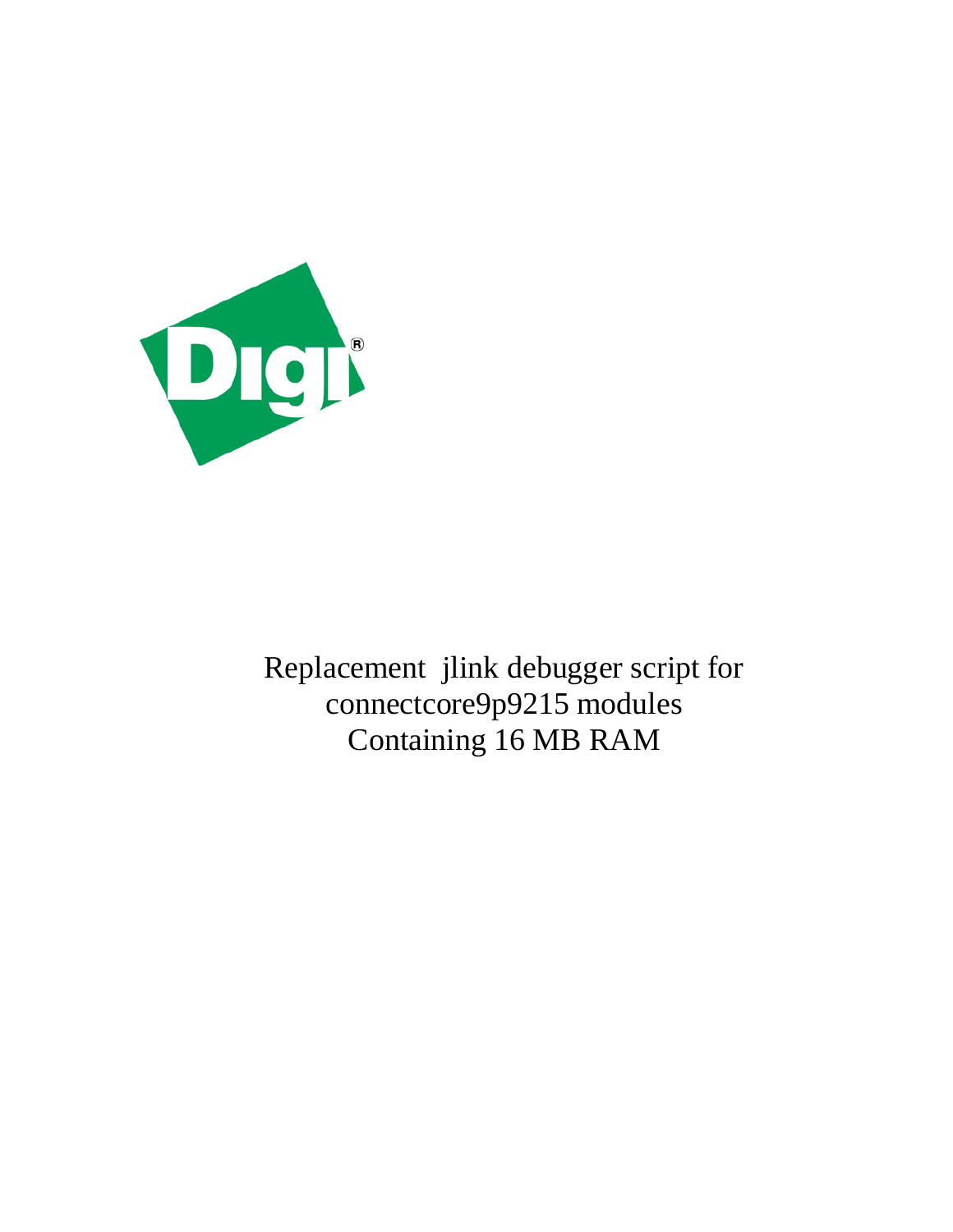### <span id="page-1-0"></span>**1 Document History**

| Date      |                   | Version   Change Description |  |
|-----------|-------------------|------------------------------|--|
| 3/17/2011 | $\overline{V}1.0$ | <b>Initial Entry</b>         |  |
|           |                   |                              |  |
|           |                   |                              |  |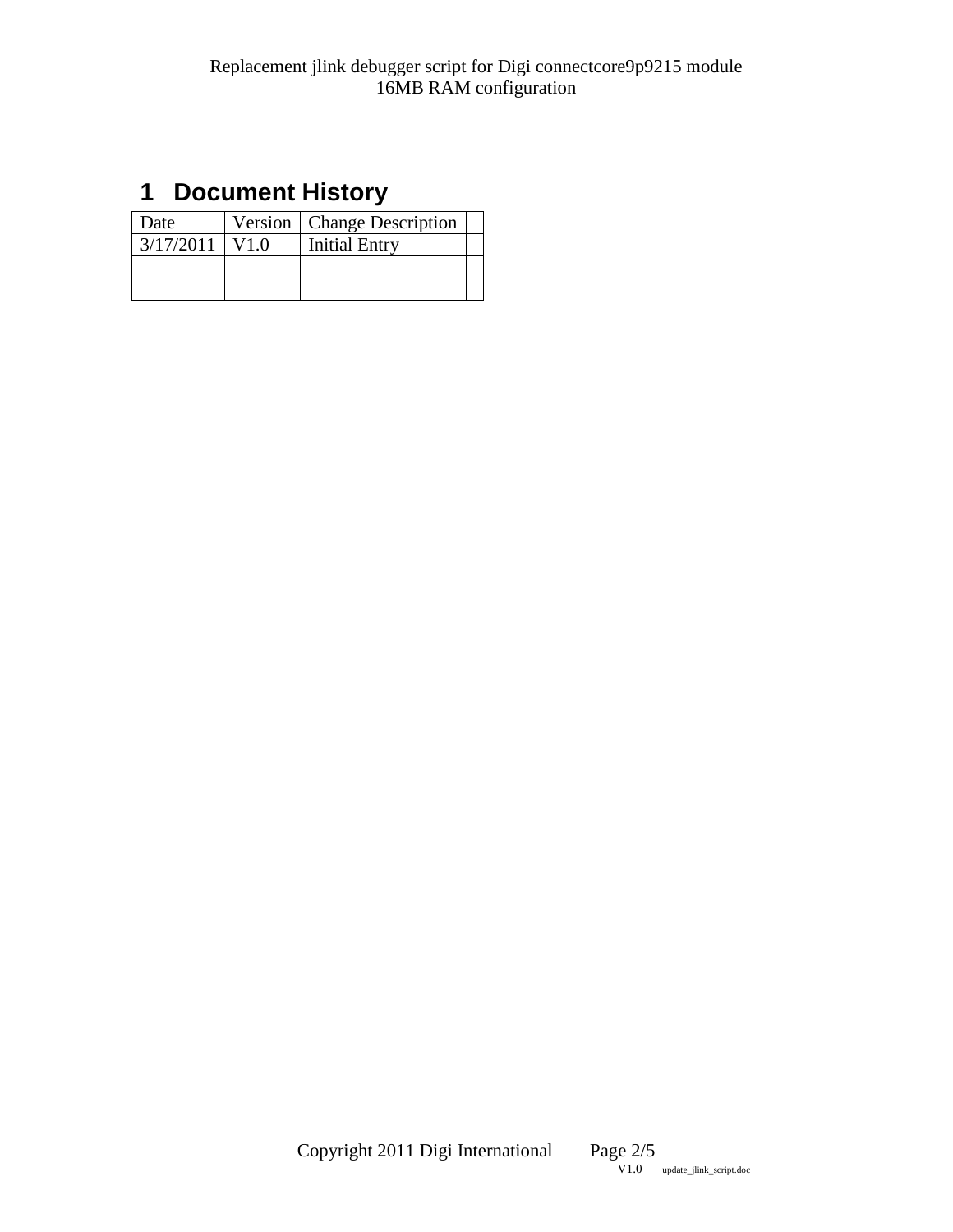## <span id="page-2-0"></span>2 Table of Contents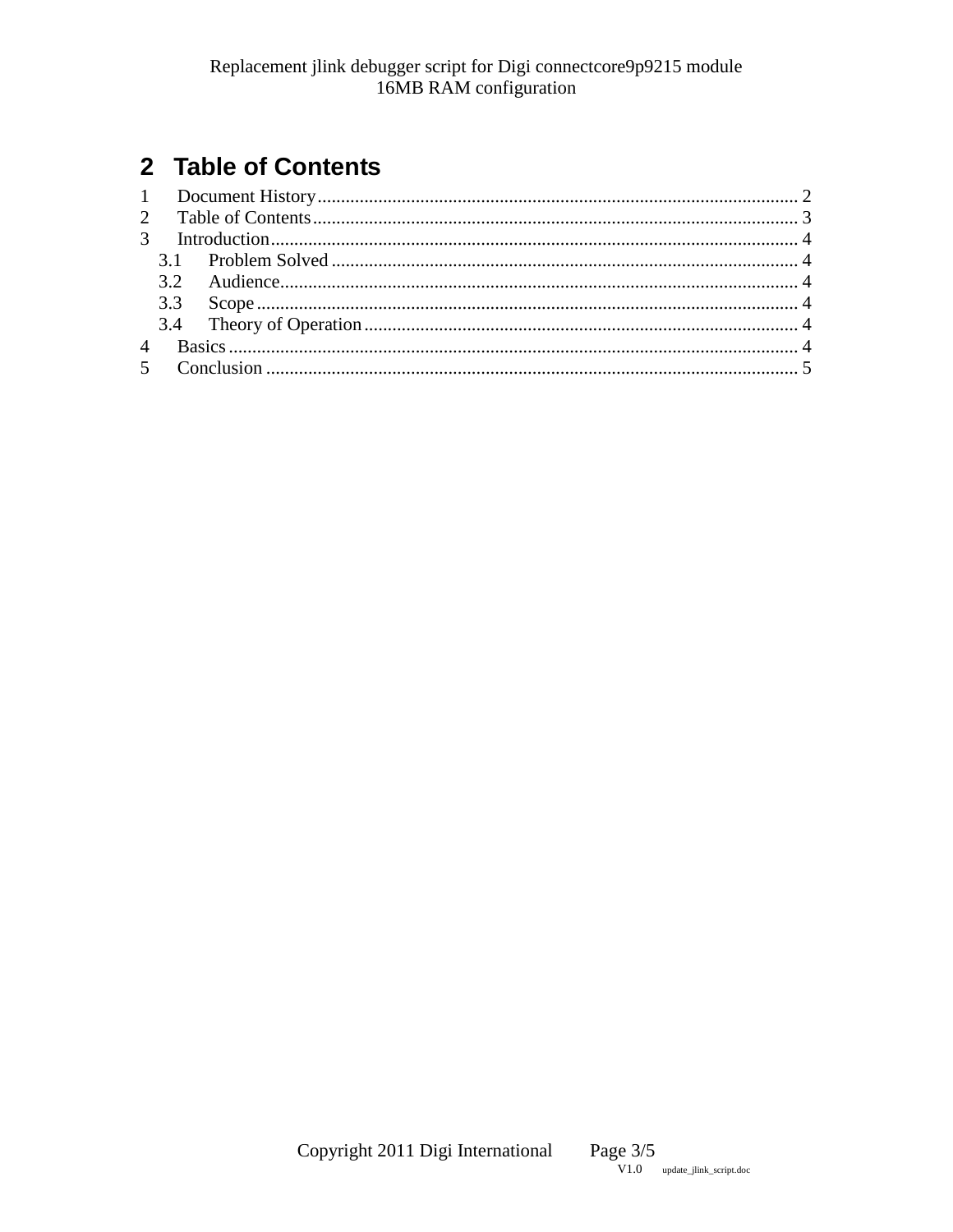## <span id="page-3-0"></span>**3 Introduction**

This paper describes a problem with the jlink debugger scripts, when used with the Multi Green Hills development environment and debugging Digi ns9215-based modules configured with 16 MB RAM. An updated debugger script is provided to address the problem.

#### <span id="page-3-1"></span>*3.1 Problem Solved*

The gnu-based jlink debugger scripts for Digi International ns9215-based modules have the ability to sense the amount of RAM housed on a module and set up the chip selects for that amount of RAM. The debugger script shipped with the Multi Green Hills NET+OS development environment does not have this capability. In addition, NET+OS kits were shipped with a debugger script that supports the 4MB FLASH and 8MB RAM configured connectcore9p9215 modules only. Customers receiving modules supporting 8MB FLASH and 16MB RAM will not be able to debug their modules. This paper contains a link to a second debugger script that can be used with the module containing the larger amount of RAM.

### <span id="page-3-2"></span>*3.2 Audience*

This paper is aimed at an audience of developers familiar with debugging Digi International modules in the Multi Green Hills NET+OS-based development environment.

#### <span id="page-3-3"></span>*3.3 Scope*

• The scope of this paper is quite narrow. It provides a solution for debugging ns9215-based modules containing RAM configurations of 8MB.

### <span id="page-3-4"></span>*3.4 Theory of Operation*

This paper provides a link to a replacement jlink debugger script to be used when debugging NET+OS (V7.4.2) applications within the Multi Green Hills environment.

# <span id="page-3-5"></span>**4 Basics**

Within the distribution directory for NET+OS V7.4.2 is the directory debugger files. This directory contains debugger scripts for use when debugging Digi chips and modules. Debugger scripts used with the Multi Green Hills development environment have the extension of ".mbs". You should look for the file entitled "cc9p9215 jlink.mbs". This is the file that the Multi green Hills development environment uses when debugging Digi connectcore9p9215 modules for NET+OS. The currently shipping file, "cc9p9215 jlink.mbs", supports the 4MB FLASH/8MB Ram connectcore9p9215 module configuration. Use of this debug script with the 8MB FLASH/16MB RAM connectcore9p9215 module configuration will fail. The dialog will show the module having 8MB of RAM only and in most cases will not complete booting up in the debugger.